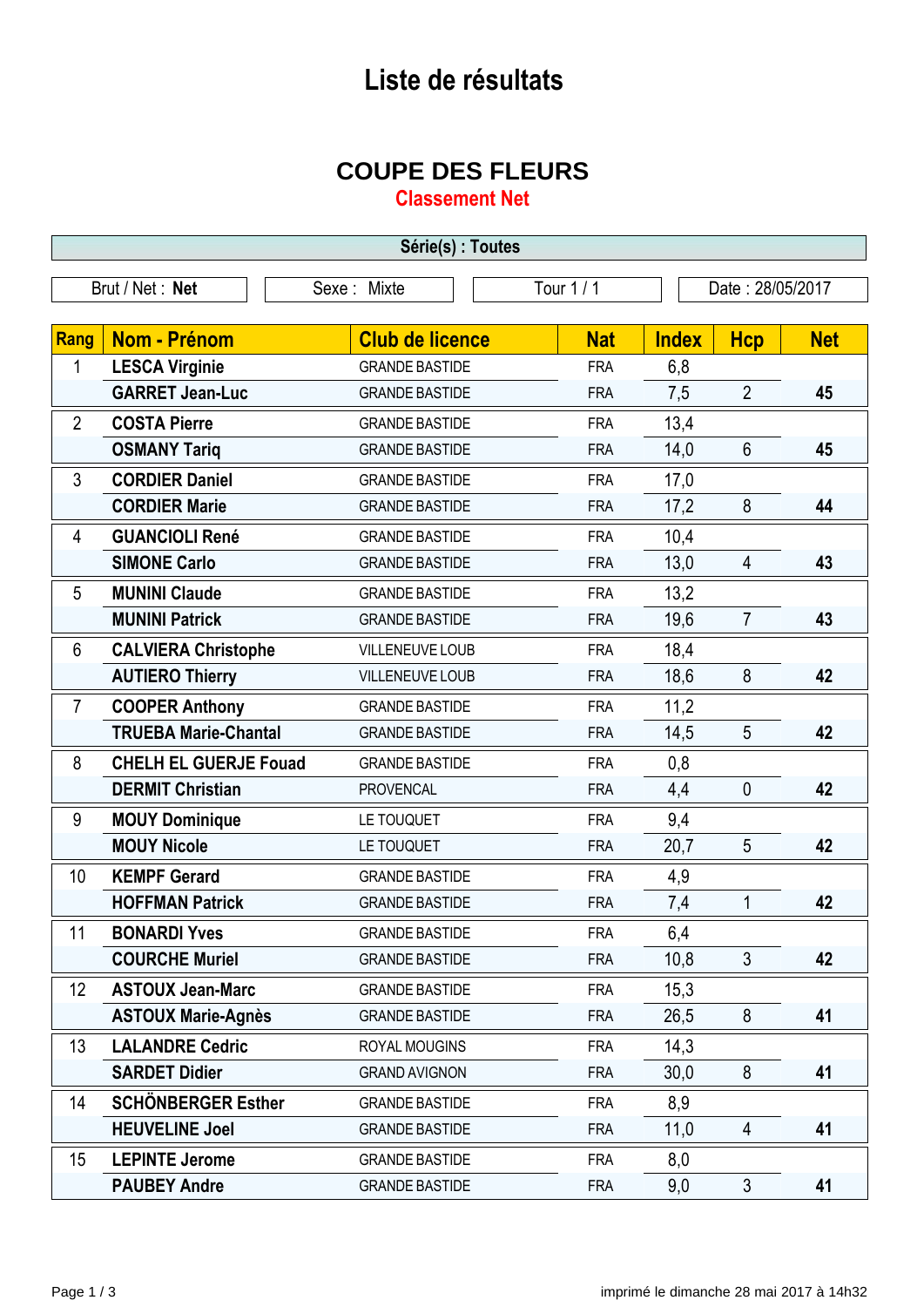| Rang | <b>Nom - Prénom</b>          | <b>Club de licence</b> | <b>Nat</b> | <b>Index</b> | <b>Hcp</b>      | <b>Net</b> |
|------|------------------------------|------------------------|------------|--------------|-----------------|------------|
| 16   | <b>LADAGNOUS Franck</b>      | CANNES ESPACE          | <b>FRA</b> | 15,5         |                 |            |
|      | <b>PESSIONE Philippe</b>     | <b>GRANDE BASTIDE</b>  | <b>FRA</b> | 18,4         | $\overline{7}$  | 39         |
| 17   | <b>LEFEVRE Pierre</b>        | <b>PROVENCAL</b>       | <b>FRA</b> | 16,9         |                 |            |
|      | <b>LEFEVRE Michel</b>        | <b>PROVENCAL</b>       | <b>FRA</b> | 18,2         | 8               | 39         |
| 18   | <b>BRAGHIERI Nicole</b>      | <b>GRANDE BASTIDE</b>  | <b>FRA</b> | 13,1         |                 |            |
|      | <b>RAILTON Helene</b>        | <b>GRANDE BASTIDE</b>  | <b>FRA</b> | 15,2         | $6\phantom{1}$  | 39         |
| 19   | <b>PICARD Jean Pierre</b>    | <b>GRANDE BASTIDE</b>  | <b>FRA</b> | 9,7          |                 |            |
|      | <b>BOCHATON Jean Luc</b>     | <b>GRANDE BASTIDE</b>  | <b>FRA</b> | 17,8         | 5               | 39         |
| 20   | <b>LEONARD Guy</b>           | <b>GRANDE BASTIDE</b>  | <b>FRA</b> | 9,4          |                 |            |
|      | <b>LEONARD Annie</b>         | <b>GRANDE BASTIDE</b>  | <b>FRA</b> | 20,8         | 5               | 39         |
| 21   | <b>DE RHAM Renaud</b>        | <b>GRANDE BASTIDE</b>  | <b>FRA</b> | 18,8         |                 |            |
|      | <b>DE RHAM Marie-Aimee</b>   | <b>GRANDE BASTIDE</b>  | <b>FRA</b> | 19,1         | 9               | 39         |
| 22   | <b>ROBINET Jean-Pierre</b>   | <b>GRANDE BASTIDE</b>  | <b>FRA</b> | 18,0         |                 |            |
|      | <b>ROBINET Françoise</b>     | <b>GRANDE BASTIDE</b>  | <b>FRA</b> | 23,6         | 9               | 38         |
| 23   | <b>DUPUIS-CUNY Jean</b>      | <b>GRANDE BASTIDE</b>  | <b>FRA</b> | 9,3          |                 |            |
|      | <b>DUPUIS-CUNY Elisabeth</b> | <b>GRANDE BASTIDE</b>  | <b>FRA</b> | 21,4         | 5               | 38         |
| 24   | <b>ALLIX Sylvie</b>          | <b>GRANDE BASTIDE</b>  | <b>FRA</b> | 17,0         |                 |            |
|      | <b>DUFAY Christian</b>       | <b>GRANDE BASTIDE</b>  | <b>FRA</b> | 18,9         | 8               | 38         |
| 25   | <b>LE GARREC Michel</b>      | OPIO                   | <b>FRA</b> | 19,8         |                 |            |
|      | <b>MORDELET Jacques</b>      | <b>GRANDE BASTIDE</b>  | <b>FRA</b> | 22,1         | 9               | 37         |
| 26   | <b>DABIN Patrick</b>         | <b>GRANDE BASTIDE</b>  | <b>FRA</b> | 9,7          |                 |            |
|      | <b>CARLOTTI Olivia</b>       | <b>GRANDE BASTIDE</b>  | <b>FRA</b> | 10,5         | 4               | 37         |
| 27   | <b>FEVRE Michel</b>          | <b>GRANDE BASTIDE</b>  | <b>FRA</b> | 20,5         |                 |            |
|      | <b>FEVRE Michele</b>         | <b>GRANDE BASTIDE</b>  | <b>FRA</b> | 20,8         | 10 <sup>°</sup> | 37         |
| 28   | <b>MAURER Philippe</b>       | <b>GRANDE BASTIDE</b>  | <b>FRA</b> | 10,4         |                 |            |
|      | <b>ROUZAUD Jacques</b>       | <b>GRANDE BASTIDE</b>  | <b>FRA</b> | 15,4         | 5               | 37         |
| 29   | <b>NYSTROM Elisabeth</b>     | <b>GRANDE BASTIDE</b>  | <b>FRA</b> | 12,4         |                 |            |
|      | <b>NYSTROM Per Julius</b>    | <b>GRANDE BASTIDE</b>  | <b>FRA</b> | 14,0         | 5               | 37         |
| 30   | <b>FOURNIER Michele</b>      | <b>GRANDE BASTIDE</b>  | <b>FRA</b> | 15,3         |                 |            |
|      | <b>LETOUCHE Pierre</b>       | <b>GRANDE BASTIDE</b>  | <b>FRA</b> | 15,7         | $\overline{7}$  | 37         |
| 31   | <b>ATTAL Gilbert</b>         | <b>GRANDE BASTIDE</b>  | <b>FRA</b> | 18,2         |                 |            |
|      | <b>PEREIRA Avelino</b>       | <b>GRANDE BASTIDE</b>  | <b>FRA</b> | 26,4         | 9               | 36         |
| 32   | <b>LE GOASCOZ Vincent</b>    | <b>GRANDE BASTIDE</b>  | <b>FRA</b> | 22,5         |                 |            |
|      | LE GOASCOZ Jacqueline        | <b>GRANDE BASTIDE</b>  | <b>FRA</b> | 30,8         | 11              | 36         |
| 33   | <b>DRAGHI Serge</b>          | <b>VICTORIA</b>        | <b>FRA</b> | 10,5         |                 |            |
|      | <b>DRAGHI Viviane</b>        | ATOS COTE AZUR         | <b>FRA</b> | 24,9         | $6\phantom{1}$  | 36         |
| 34   | <b>DAMIANO Jacques</b>       | <b>GRANDE BASTIDE</b>  | <b>FRA</b> | 14,9         |                 |            |
|      | <b>LERAY Jean</b>            | <b>GRANDE BASTIDE</b>  | <b>FRA</b> | 20,4         | $\overline{7}$  | 36         |
| 35   | <b>BETTIN Christian</b>      | <b>GRANDE BASTIDE</b>  | <b>FRA</b> | 13,9         |                 |            |
|      | <b>BETTIN Eliane</b>         | <b>GRANDE BASTIDE</b>  | <b>FRA</b> | 27,9         | 8               | 34         |